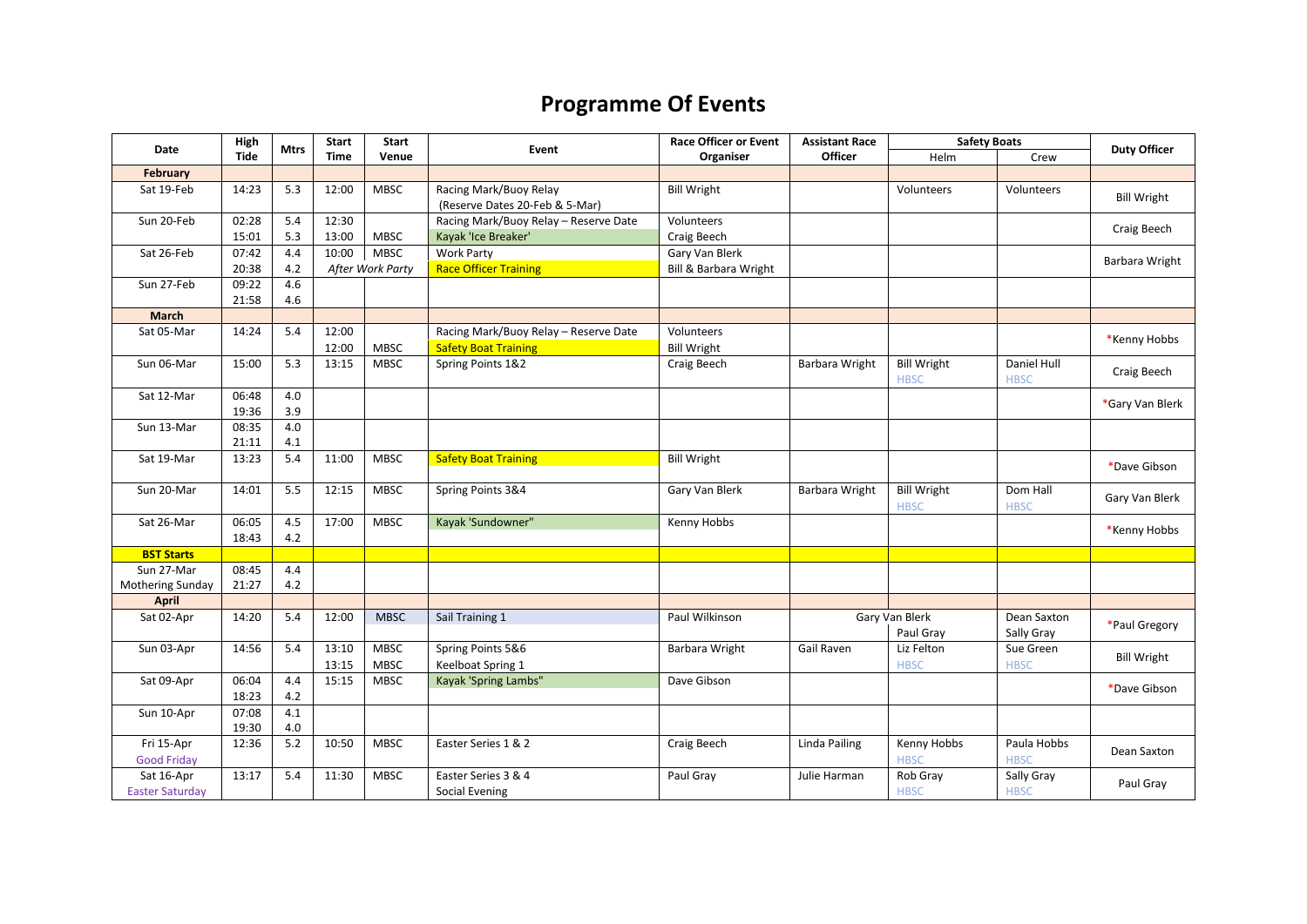| Date                     | High           | <b>Mtrs</b> | Start       | <b>Start</b> | Event                                    | <b>Race Officer or Event</b> | <b>Assistant Race</b> | <b>Safety Boats</b>                  |                      | <b>Duty Officer</b> |
|--------------------------|----------------|-------------|-------------|--------------|------------------------------------------|------------------------------|-----------------------|--------------------------------------|----------------------|---------------------|
|                          | <b>Tide</b>    |             | <b>Time</b> | Venue        |                                          | Organiser                    | <b>Officer</b>        | Helm                                 | Crew                 |                     |
| Sun 17-Apr               | 13:57          | 5.4         | 12:10       | <b>MBSC</b>  | Spring Points 7&8                        | Simon Evance                 | Rory Hobbs            | Andy Lomas                           | Sally Lomas          | R Broomfield        |
| <b>Easter Sunday</b>     |                |             | 12:15       |              | Keelboat Spring 2                        |                              |                       | <b>HBSC</b>                          | <b>HBSC</b>          |                     |
| Mon 18-Apr               | 14:36          | 5.4         | 12:50       | <b>MBSC</b>  | Easter Series 5 & 6                      | Gary Van Blerk               | Karin Grice           | <b>Chris Harris</b>                  | <b>Agnes Harris</b>  | Simon Evance        |
| <b>Easter Monday</b>     |                |             |             |              |                                          |                              |                       | <b>HBSC</b>                          | <b>HBSC</b>          |                     |
| Sat 23-Apr               | 05:56          | 4.8         | 16:30       | <b>MBSC</b>  | <b>MBSC Dragon Fun Day</b>               | Dean Saxton                  | Kenny Hobbs           | Jules Dawson                         | Lisa Pollard         | *Kenny Hobbs        |
| <b>St Georges Day</b>    | 18:18          | 4.5         |             |              | Fun for Kayaks & Dinghies                |                              |                       | Chris Harris                         | Anne Dyson           |                     |
| Sun 24-Apr               | 07:09          | 4.6         |             |              |                                          |                              |                       |                                      |                      |                     |
|                          | 19:37<br>13:17 | 4.3<br>5.3  |             | <b>MBSC</b>  | <b>OPEN DAY</b>                          |                              |                       |                                      |                      |                     |
| Sat 30-Apr               |                |             | 11:00       | <b>MBSC</b>  | Sail Training 2                          | Committee                    | Committee             | <b>Chris Grice</b><br>Gary Van Blerk | Karin Grice          | Committee           |
|                          |                |             | 10:00       |              |                                          | Paul Wilkinson               |                       | <b>HBSC</b>                          | Dean Saxton          |                     |
|                          |                |             | 11:30       | <b>HBSC</b>  | May Bank Holiday Series 1 & 2            | <b>HBSC</b>                  | <b>HBSC</b>           |                                      | <b>HBSC</b>          |                     |
| May                      |                |             |             |              |                                          |                              |                       |                                      |                      |                     |
| Sun 01-May               | 13:54          | 5.3         | 12:10       | <b>MBSC</b>  | Keelboat Spring 3                        | <b>Auto Start</b>            |                       | Mark Turner                          | <b>Oliver Turner</b> | *Gary Van Blerk     |
|                          |                |             | 12:10       | <b>HBSC</b>  | Summer Points 1 & 2                      |                              |                       | <b>HBSC</b>                          | <b>HBSC</b>          |                     |
| Mon 02-May               | 14:27          | 5.3         | 12:40       | <b>HBSC</b>  | May Bank Holiday Series 3 & 4            | <b>HBSC</b>                  | <b>HBSC</b>           | Kevin Whittle                        | Ali Daniels          | Phil Spillane       |
| May Day BH               |                |             |             |              |                                          |                              |                       | <b>HBSC</b>                          | <b>HBSC</b>          |                     |
| Sat 07-May               | 04:56          | 4.6         | 15:00       | <b>MBSC</b>  | Kayak 'Osea Shores'                      | Gary Van Blerk               |                       |                                      |                      | *Gary Van Blerk     |
|                          | 17:07          | 4.6         |             |              |                                          |                              |                       |                                      |                      |                     |
| Sun 08-May               | 05:43          | 4.4         | 08:00       |              | <b>BJRC Series</b>                       |                              |                       |                                      |                      |                     |
| <b>VE Day</b>            | 17:53          | 4.4         | 16:00       | <b>MBSC</b>  | Keelboat Spring 4                        | <b>Auto Start</b>            |                       | Daniel Hull                          | <b>Agnes Harris</b>  | Kevin Whittle       |
|                          |                |             | 16:00       | <b>HBSC</b>  | Lawling Tankard / MBSC Ghost Ship Trophy | <b>HBSC</b>                  | <b>HBSC</b>           | <b>HBSC</b>                          | <b>HBSC</b>          |                     |
| Sat 14-May               | 12:03          | 5.2         | 10:00       | <b>MBSC</b>  | Kestrel Open                             | <b>Bill Wright</b>           | Barbara Wright        | Simon Evance                         | RO/ARO               | Paul Gray           |
|                          |                |             |             |              | Social Evening                           |                              |                       | V Broomfield                         | R Broomfield         |                     |
| Sun 15-May               | 00:15          | 5.0         | 10:45       | <b>MBSC</b>  | Kestrel Open                             | <b>Bill Wright</b>           | Barbara Wright        | Simon Evance                         | RO/ARO               |                     |
|                          | 12:47          | 5.3         | 11:00       | <b>MBSC</b>  | Keelboat Spring 5                        | <b>Auto Start</b>            |                       | V Broomfield                         | R Broomfield         | Geoffrey Walkley    |
|                          |                |             | 11:00       | <b>HBSC</b>  | Summer Points 3 & 4                      | <b>HBSC</b>                  | <b>HBSC</b>           | <b>HBSC</b>                          | <b>HBSC</b>          |                     |
| Sat 21-May               | 04:58          | 5.2         |             |              |                                          |                              |                       |                                      |                      | *Craig Beech        |
|                          | 17:15          | 4.9         |             |              |                                          |                              |                       |                                      |                      |                     |
| Sun 22-May               | 05:56          | 4.9         | 08:00       |              | <b>BJRC Series</b>                       |                              |                       | Phil Spillane                        | Denise Thame         |                     |
|                          | 18:12          | 4.7         | 16:30       | <b>HBSC</b>  | Galley Cup / MBSC White Wine Trophy      | <b>HBSC</b>                  | <b>HBSC</b>           | <b>HBSC</b>                          | <b>HBSC</b>          | Paul Gregory        |
| Sat 28-May               | 12:10          | 5.2         | 10:00       | <b>MBSC</b>  | GP14 Open (Southern Areas)               | Paul Gray                    | Sally Gray            | Chris Grice                          | RO/ARO               |                     |
|                          |                |             |             |              | Social Evening                           |                              |                       | Howie Enkel                          | Danni Tebbutt        | V Broomfield        |
| Sun 29-May               | 00:27          | 5.0         | 10:45       | <b>MBSC</b>  | GP14 Open (Southern Areas)               | Paul Gray                    | Sally Gray            | Dave Gibson                          | RO/ARO               |                     |
|                          | 12:51          | 5.2         | 11:00       | <b>MBSC</b>  | Keelboat Spring 6                        | <b>Auto Start</b>            |                       | Liz Felton                           | Pete Gibson          | R Broomfield        |
|                          |                |             | 11:00       | <b>HBSC</b>  | Summer Points 5 & 6                      | <b>HBSC</b>                  | <b>HBSC</b>           | HBSC x2                              | HBSC x2              |                     |
| June                     |                |             |             |              |                                          |                              |                       |                                      |                      |                     |
| Thu 02-Jun               | 02:52          | 5.0         | 13:20       | <b>MBSC</b>  | Mayland Mug Series 1 & 2                 | Kevin Whittle                | Barbara Wright        | <b>Bill Wright</b>                   | Paul Gregory         |                     |
| Late May BH              | 15:05          | 5.0         |             |              |                                          |                              |                       | <b>HBSC</b>                          | <b>HBSC</b>          | Barbara Wright      |
| Fri 03-Jun               | 15:36          | 4.9         | 13:50       | <b>MBSC</b>  | Mayland Mug Series 3 & 4.                | V Broomfield                 | Linda Pailing         | Neil Raven                           | Phil Whelpdale       |                     |
| Queen's Platinum Jubilee |                |             |             |              | Social Evening                           |                              |                       | <b>HBSC</b>                          | <b>HBSC</b>          | Paul Gray           |
| Sat 04-Jun               | 04:02          | 4.8         | 13:00       | <b>MBSC</b>  | Sail Training 3                          | Paul Wilkinson               |                       | Gary Van Blerk                       | Dean Saxton          |                     |
|                          |                |             |             |              |                                          |                              |                       | Howie Enkel                          | Anne Dyson           | Paul Wilkinson      |
|                          | 16:09          | 4.8         | 14:25       | <b>HBSC</b>  | Air Ambulance Race                       | <b>HBSC</b>                  | <b>HBSC</b>           | HBSC x2                              | HBSC x2              |                     |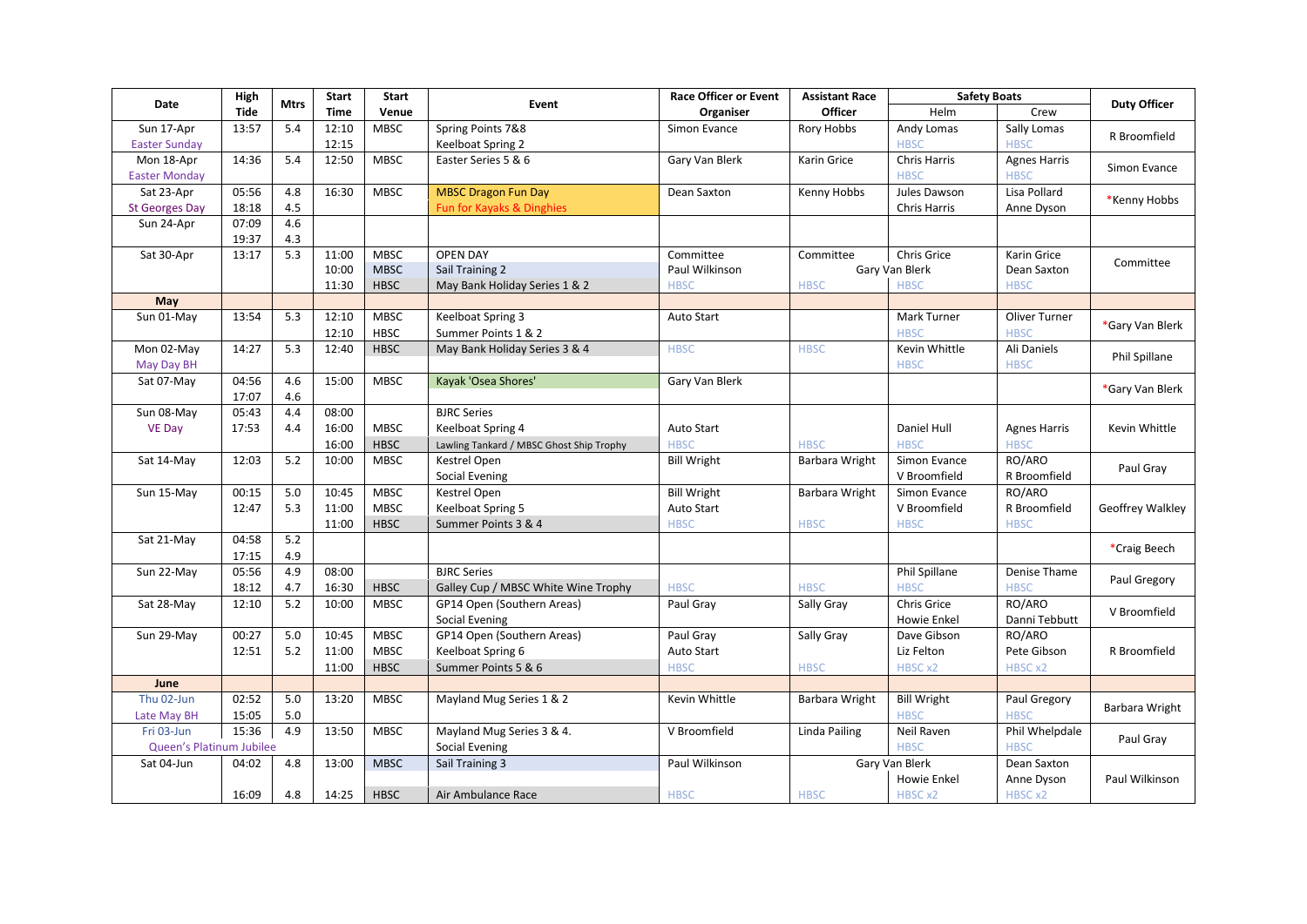| Date                | High        | <b>Mtrs</b>      | <b>Start</b> | <b>Start</b> | Event                                      | <b>Race Officer or Event</b> | <b>Assistant Race</b> | <b>Safety Boats</b>        |                             | <b>Duty Officer</b>  |
|---------------------|-------------|------------------|--------------|--------------|--------------------------------------------|------------------------------|-----------------------|----------------------------|-----------------------------|----------------------|
|                     | <b>Tide</b> |                  | <b>Time</b>  | Venue        |                                            | Organiser                    | Officer               | Helm                       | Crew                        |                      |
| Sun 05-Jun          | 04:42       | 4.7              | 15:00        | <b>MBSC</b>  | Keelboat Spring 7 Frank's Trophy           | Auto Start                   |                       | Andrew Trembath            | Adam Lomas                  | Kevin Whittle        |
|                     | 16:47       | 4.7              | 15:00        | <b>HBSC</b>  | Helms Trophy / MBSC Red Wine Trophy        | <b>HBSC</b>                  | <b>HBSC</b>           | <b>HBSC</b>                | <b>HBSC</b>                 |                      |
| Sat 11-Jun          | 10:33       | 4.8              | 12:30        |              | <b>BJRC Series</b>                         |                              |                       |                            |                             | *Dave Gibson         |
|                     | 22:46       | 4.8              |              |              |                                            |                              |                       |                            |                             |                      |
| Sun 12-Jun          | 11:29       | $5.0$            | 10:00        | <b>MBSC</b>  | Keelboat Summer 1                          | Auto Start                   |                       | Dom Hall                   | Sue Green                   | Gary Van Blerk       |
|                     | 23:45       | $5.0\,$          | 09:45        | <b>HBSC</b>  | Summer Points 7 & 8                        | <b>HBSC</b>                  | <b>HBSC</b>           | <b>HBSC</b>                | <b>HBSC</b>                 |                      |
| Sat 18-Jun          | 04:01       | 5.4              | 13:30        | <b>MBSC</b>  | Kayak 'Maldon Maybe'                       | Craig Beech                  |                       |                            |                             | *Craig Beech         |
|                     | 16:16       | $5.2\,$          |              |              |                                            |                              |                       |                            |                             |                      |
| Sun 19-Jun          | 17:05       | $\overline{5.1}$ | 15:20        | <b>MBSC</b>  | Keelboat Summer 2                          | Auto Start                   |                       | Liz Felton                 | Rob Gray                    | Geoffrey Walkley     |
| <b>Father's Day</b> |             |                  | 15:20        | <b>HBSC</b>  | Osea Cup                                   | <b>HBSC</b>                  | <b>HBSC</b>           | <b>HBSC</b>                | <b>HBSC</b>                 |                      |
| Sat 25-Jun          | 10:53       | 4.9              | 09:00        | <b>MBSC</b>  | Sail Training 4                            | Paul Wilkinson               |                       | Gary Van Blerk             | <b>Chris Harris</b>         | Paul Wilkinson       |
|                     | 23:13       | 4.8              |              |              |                                            |                              |                       | Phil Spillane              | K Wilkinson                 |                      |
| Sun 26-Jun          | 11:42       | 4.9              | 10:00        | <b>HBSC</b>  | Summer points 9 & 10                       | <b>HBSC</b>                  | <b>HBSC</b>           | Mark Turner                | Oliver Turner               | Phil Spillane        |
|                     |             |                  | 10:00        | <b>MBSC</b>  | Keelboat Summer 3                          | Auto Start                   |                       | <b>HBSC</b>                | <b>HBSC</b>                 |                      |
| July                |             |                  |              |              |                                            |                              |                       |                            |                             |                      |
| Sat 02-Jul          | 15:18       | 5.0              | 13:30        | <b>MBSC</b>  | Sandhopper Open                            | Simon Evance                 | Julie Harman          | Mark Harman                | RO/ROA                      |                      |
|                     |             |                  | 12:00        | <b>MBSC</b>  | Sail Training 5                            | Paul Wilkinson               |                       | Dean Saxton                | <b>Adam Saxton</b>          | Gary Van Blerk       |
|                     |             |                  |              |              | Social Evening                             |                              |                       | R Broomfield               | V Broomfield                |                      |
| Sun 03-Jul          | 15:53       | $5.0\,$          | 14:00        | <b>MBSC</b>  | Sandhopper Open                            | Simon Evance                 | Julie Harman          | Mark Harman                | RO/ROA                      | Simon Evance         |
|                     |             |                  | 14:10        | <b>HBSC</b>  | Hells Bells 2 Island Race                  |                              |                       | HBSC x2                    | HBSC x2                     |                      |
| Sat 09-Jul          | 08:37       | 4.5              | 9:00         | <b>MBSC</b>  | <b>Summer Cruise</b>                       | Kevin Whittle                |                       |                            |                             | *Kevin Whittle       |
|                     | 20:48       | 4.6              |              |              | (Reserve dates 10-Jul, 7-Aug, 20-Aug)      |                              |                       |                            |                             |                      |
| Sun 10-Jul          | 09:50       | 4.6              | 9:30         |              | Summer cruise - Reserve Date               |                              |                       |                            |                             |                      |
|                     | 22:11       | 4.7              | 12:00        |              | <b>BJRC Series</b>                         |                              |                       |                            |                             |                      |
| Sat 16-Jul          | 15:17       | 5.4              | 10:00        | <b>MBSC</b>  | <b>Work Party</b>                          | Gary Van Blerk               |                       | R Broomfield               | <b>Chris Grice</b>          | *Gary Van Blerk      |
|                     |             |                  | 12:00        | <b>MBSC</b>  | Sail Training 6                            | Paul Wilkinson               |                       | Dean Saxton                | V Broomfield                |                      |
| Sat 16-Jul          | 16:02       | 5.4              | 14:15        | <b>MBSC</b>  | Challenge Cup, Inc Evelyn Darby Ladies     | Barbara Wright               | Gail Raven            | John Giles                 | Sue Green                   | Barbara Wright       |
|                     |             |                  |              |              | Race, & Inc Keelboat Summer 4              |                              |                       | <b>HBSC</b>                | <b>HBSC</b>                 |                      |
| Sat 23-Jul          | 09:13       | 4.5              | 09:00        | Bradwell     | Kayak 'Bradwell Launch'                    | Kenny Hobbs                  |                       |                            |                             | *Kenny Hobbs         |
|                     | 21:36       | 4.5              | 11:00        |              | <b>BJRC Series</b>                         |                              |                       |                            |                             |                      |
| Sun 24-Jul          | 10:16       | 4.5              | 09:30        | <b>MBSC</b>  | Keelboat Summer 5                          | Auto Start                   |                       |                            |                             |                      |
|                     | 22:41       | 4.6              |              | <b>MBSC</b>  | Practice Morning - Sail/Safety             | <b>TBA</b>                   |                       |                            |                             | Craig Beech          |
|                     |             |                  | 12:30        |              | <b>BJRC Series</b>                         |                              |                       |                            |                             |                      |
| Mon 25-Jul          | 11:13       | 4.7              | 09:15        | <b>MBSC</b>  |                                            |                              |                       |                            |                             |                      |
| Tue 26-Jul          | 12:03       | 4.8              | 10:00        | <b>MBSC</b>  |                                            |                              | <b>MBW</b>            | <b>MBW</b>                 | <b>MBW</b>                  |                      |
| Wed 27-Jul          | 12:45       | 4.9              | 10:45        | <b>MBSC</b>  | Maylandsea Bay Week                        | <b>MBW Committee</b>         | Committee             | Committee                  | Committee                   | <b>MBW Committee</b> |
| Thu 28-Jul          | 13:22       | 5.0              | 11:20        | <b>MBSC</b>  |                                            |                              |                       |                            |                             |                      |
| Fri 29-Jul          | 13:55       | 5.0              | 12:00        | <b>MBSC</b>  |                                            |                              |                       |                            |                             |                      |
| Sat 30-Jul          | 14:27       | 5.1              | 13:00        | <b>HBSC</b>  | <b>RNLI Pennant</b>                        | <b>HBSC</b>                  | <b>HBSC</b>           | Daniel Hull<br><b>HBSC</b> | Mary Jeffrey<br><b>HBSC</b> |                      |
| Sun 31-Jul          | 15:00       | 5.2              | 13:15        | <b>HBSC</b>  | Bob Knight's Trophy / MBSC Prosecco Trophy | <b>HBSC</b>                  | <b>HBSC</b>           | Mark Harman                | Paula Hobbs                 |                      |
|                     |             |                  |              |              | (2 races)                                  |                              |                       | <b>HBSC</b>                | <b>HBSC</b>                 | Kevin Whittle        |
|                     |             |                  | 13:15        | <b>MBSC</b>  | Keelboat Summer 6 John's Trophy            | Auto Start                   |                       |                            |                             |                      |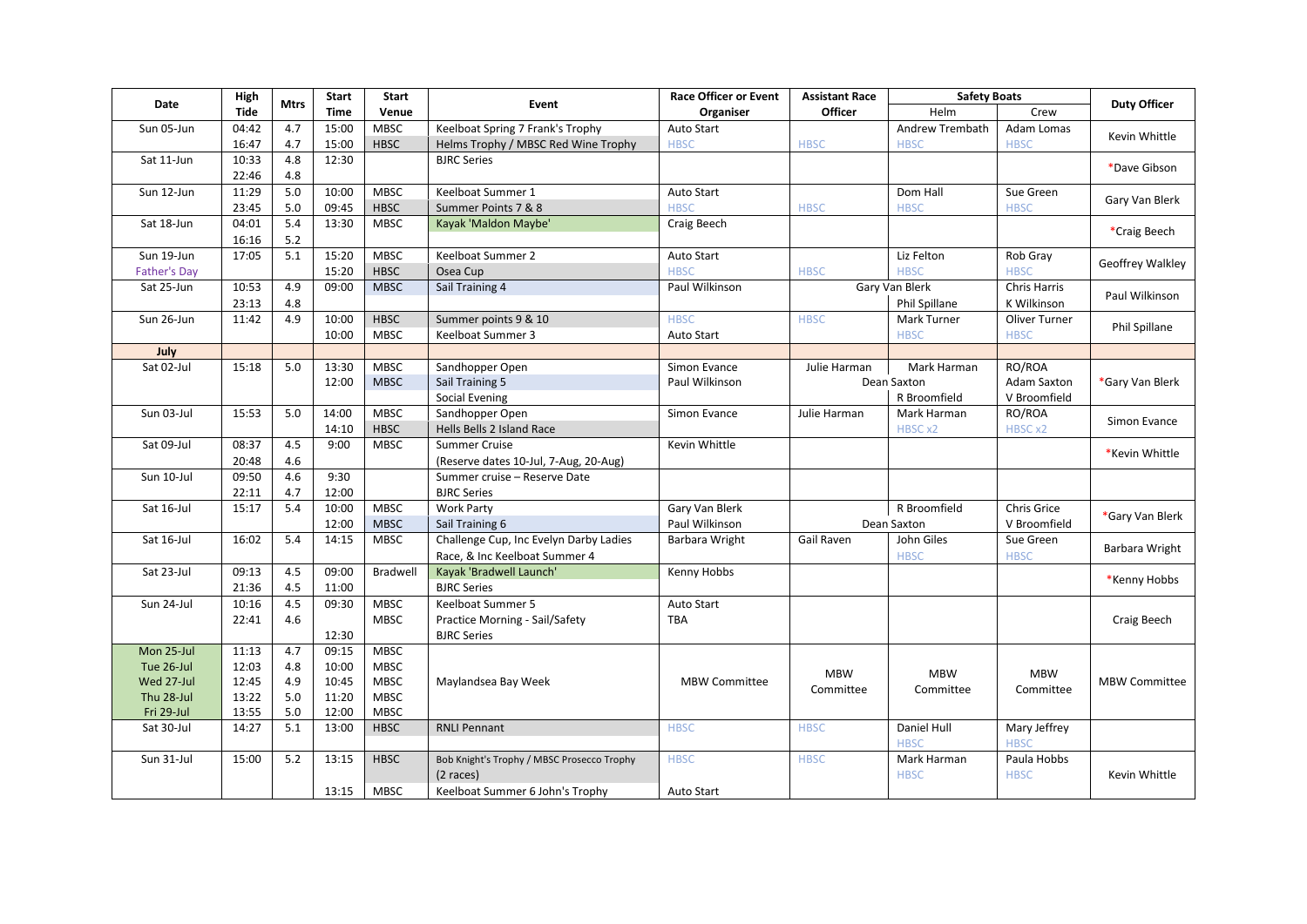| Date             | High        | <b>Mtrs</b> | Start       | <b>Start</b> | Event                                         | <b>Race Officer or Event</b> | <b>Assistant Race</b> | <b>Safety Boats</b> |                     | <b>Duty Officer</b> |
|------------------|-------------|-------------|-------------|--------------|-----------------------------------------------|------------------------------|-----------------------|---------------------|---------------------|---------------------|
|                  | <b>Tide</b> |             | <b>Time</b> | Venue        |                                               | Organiser                    | <b>Officer</b>        | Helm                | Crew                |                     |
| <b>August</b>    |             |             |             |              |                                               |                              |                       |                     |                     |                     |
| Sat 06-Aug       | 06:51       | 4.6         | 17:15       | <b>HBSC</b>  | <b>Evening Series 1</b>                       | <b>HBSC</b>                  | <b>HBSC</b>           | <b>HBSC</b>         | <b>HBSC</b>         | *Paul Gregory       |
|                  | 19:02       | 4.8         |             |              |                                               |                              |                       |                     |                     |                     |
| Sun 07-Aug       | 07:52       | 4.5         | 08:30       | <b>MBSC</b>  | Summer cruise - Reserve Date                  |                              |                       |                     |                     |                     |
|                  | 20:13       | 4.6         |             |              |                                               |                              |                       |                     |                     |                     |
| Sat 13-Aug       | 14:15       | 5.5         | 11:00       | <b>MBSC</b>  | Sail Training 7                               | Paul Wilkinson               |                       | Dean Saxton         | K Wilkinson         | *Dave Gibson        |
|                  |             |             |             |              | Sandhopper Nationals - Thorpe Bay Y.C.        |                              |                       | Howie Enkel         | Anne Dyson          |                     |
| Sun 14-Aug       | 14:59       | 5.5         | 13:15       | <b>MBSC</b>  | Keelboat Summer 7                             | Auto Start                   |                       | <b>Steve Tanner</b> | Ali Daniels         |                     |
|                  |             |             | 13:15       | <b>HBSC</b>  | Autumn Points 1 & 2                           | <b>HBSC</b>                  | <b>HBSC</b>           | <b>HBSC</b>         | <b>HBSC</b>         | Geoffrey Walkley    |
|                  |             |             |             |              | Sandhopper Nationals - Thorpe Bay Y.C.        |                              |                       |                     |                     |                     |
| Sat 20-Aug       | 07:04       | 4.4         | 17:30       | HBSC         | Evening Series 2                              | <b>HBSC</b>                  | <b>HBSC</b>           | <b>HBSC</b>         | <b>HBSC</b>         | Kenny Hobbs         |
|                  | 19:18       | 4.4         | 08:30       | <b>MBSC</b>  | Summer cruise - Reserve Date                  |                              |                       |                     |                     |                     |
| Sun 21-Aug       | 08:11       | 4.2         | 10:00       |              | <b>BJRC Series</b>                            |                              |                       |                     |                     |                     |
|                  | 20:44       | 4.2         |             |              |                                               |                              |                       |                     |                     |                     |
| Sat 27-Aug       | 13:31       | 5.1         | 11:30       | <b>MBSC</b>  | Kayak 'Skills & Spills'                       | Kenny Hobbs                  |                       |                     |                     | *Gary Van Blerk     |
|                  |             |             |             |              | <b>Kestrel Nationals - Yorkshire Dales SC</b> |                              |                       |                     |                     |                     |
| Sun 28-Aug       | 14:04       | 5.2         | 12:30       | HBSC         | Autumn Points 3 & 4                           | <b>HBSC</b>                  | <b>HBSC</b>           | Liz Felton          | Paul Gregory        |                     |
|                  |             |             | 12:20       | <b>MBSC</b>  | Keelboat Autumn 1                             | Auto Start                   |                       | <b>HBSC</b>         | <b>HBSC</b>         | Paul Gregory        |
|                  |             |             |             |              | Kestrel Nationals - Yorkshire Dales SC        |                              |                       |                     |                     |                     |
| Mon 29-Aug       | 14:37       | 5.3         | 12:00       | <b>MBSC</b>  | Kayak 'Scones at Stone'                       | Dave Gibson                  |                       |                     |                     |                     |
| <b>August BH</b> |             |             |             |              | Kestrel Nationals - Yorkshire Dales SC        |                              |                       |                     |                     | Dave Gibson         |
| September        |             |             |             |              |                                               |                              |                       |                     |                     |                     |
| Sat 03-Sep       | 05:33       | 4.8         | 15:00       | <b>MBSC</b>  | Kayak 'Oysters'                               | Craig Beech                  |                       |                     |                     | Craig Beech         |
|                  | 17:43       | 5.0         | 16:00       | <b>HBSC</b>  | <b>Evening Series 3</b>                       | <b>HBSC</b>                  | <b>HBSC</b>           | <b>HBSC</b>         | <b>HBSC</b>         |                     |
| Sun 04-Sep       | 06:18       | 4.6         | 08:30       |              | <b>BJRC Series</b>                            |                              |                       |                     |                     |                     |
|                  | 18:39       | 4.7         |             |              |                                               |                              |                       |                     |                     |                     |
| Sat 10-Sep       | 13:12       | 5.4         | 11:30       | <b>MBSC</b>  | Pico Championship Series                      | Paul Wilkinson               |                       | Simon Evance        | K Wilkinson         | Simon Evance        |
|                  |             |             | 11:30       | <b>HBSC</b>  | Laser Open                                    |                              |                       | Chris Grice         | Karin Grice         |                     |
|                  |             |             |             | <b>MBSC</b>  | Social evening                                |                              |                       |                     |                     | *Karin Grice        |
| Sun 11-Sep       | 13:56       | 5.5         | 12:20       | <b>MBSC</b>  | Pico Championship Series                      | Paul Wilkinson               |                       | Andrew Trembath     | Miles Delap         |                     |
|                  |             |             | <b>TBA</b>  | <b>TBA</b>   | <b>Barts Bash</b>                             |                              |                       | Liz Felton          | Lauren Grice        | Phil Spillane       |
|                  |             |             | 12:15       | <b>MBSC</b>  | Keelboat Autumn 2                             | <b>Auto Start</b>            |                       | HBSC x2             | HBSC x2             |                     |
| Sat 17-Sep       | 05:27       | 4.7         | 16:00       | <b>HBSC</b>  | <b>Evening Series 4</b>                       |                              |                       |                     |                     |                     |
|                  | 17:39       | 4.7         |             |              |                                               |                              |                       |                     |                     | *Paul Gregory       |
| Sun 18-Sep       | 06:05       | 4.4         | 08:30       |              | <b>BJRC Series</b>                            |                              |                       |                     |                     |                     |
|                  | 18:28       | 4.4         |             |              |                                               |                              |                       |                     |                     |                     |
| Sat 24-Sep       | 12:27       | 5.0         | 10:40       | <b>MBSC</b>  | Pico Championship Series                      | Paul Wilkinson               |                       | Dean Saxton         | Dom Hall            | Dean Saxton         |
|                  |             |             |             |              |                                               |                              |                       | Paul Grav           | Sally Gray          |                     |
| Sun 25-Sep       | 13:02       | 5.1         | 11:15       | <b>MBSC</b>  | Pico Championship Series                      | Paul Wilkinson               |                       | Simon Evance        | Linda Paling        |                     |
|                  |             |             | 11:20       | <b>MBSC</b>  | Keelboat Autumn 3                             | Auto Start                   |                       | Liz Felton          | <b>Chris Harris</b> | Simon Evance        |
|                  |             |             | 11:20       | <b>HBSC</b>  | Autumn Points 5 & 6                           | <b>HBSC</b>                  | <b>HBSC</b>           | <b>HBSC</b>         | <b>HBSC</b>         |                     |
| <b>October</b>   |             |             |             |              |                                               |                              |                       |                     |                     |                     |
| Sat 01-Oct       | 04:29       | 5.1         | 14:00       | <b>MBSC</b>  | Kayak 'Pidgeon Dock'                          | Kenny Hobbs                  |                       |                     |                     | *Kenny Hobbs        |
|                  | 16:42       | 5.2         |             |              |                                               |                              |                       |                     |                     |                     |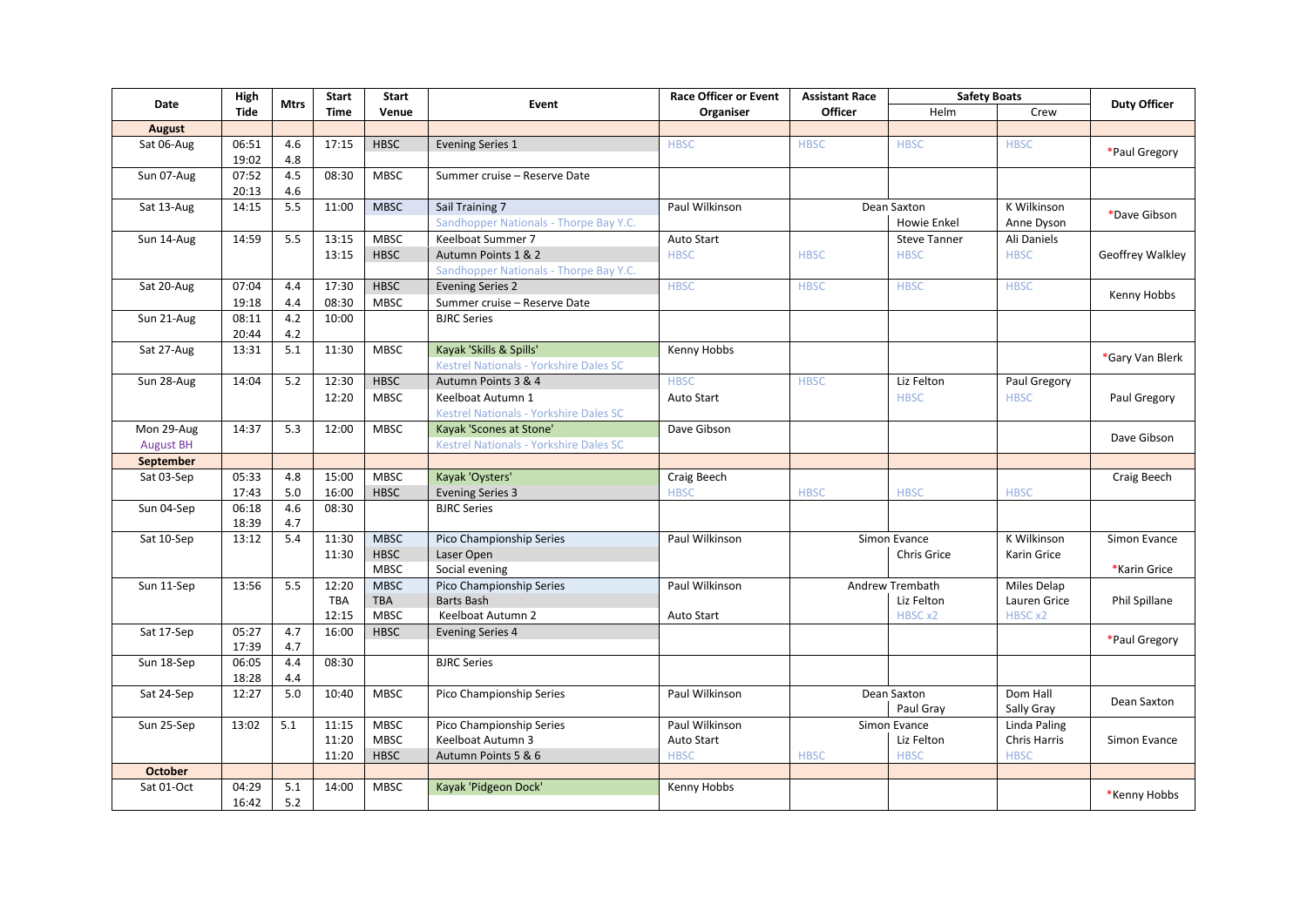| Date                      | High        | <b>Mtrs</b> | <b>Start</b>   | <b>Start</b>               | Event                                    | <b>Race Officer or Event</b> | <b>Assistant Race</b> | <b>Safety Boats</b>             |                               | <b>Duty Officer</b> |
|---------------------------|-------------|-------------|----------------|----------------------------|------------------------------------------|------------------------------|-----------------------|---------------------------------|-------------------------------|---------------------|
|                           | <b>Tide</b> |             | <b>Time</b>    | Venue                      |                                          | Organiser                    | Officer               | Helm                            | Crew                          |                     |
| Sun 02-Oct                | 05:08       | 4.9         | 15:45          | <b>MBSC</b>                | Keelboat Autumn 4                        | Auto Start                   |                       | Liz Felton                      | Miles Delap                   | Craig Beech         |
|                           | 17:30       | $5.0\,$     | 15:45          | <b>HBSC</b>                | Autumn Points 7                          | <b>HBSC</b>                  | <b>HBSC</b>           | <b>HBSC</b>                     | <b>HBSC</b>                   |                     |
| Sat 08-Oct                | 12:06       | 5.2         | 10:00          | <b>MBSC</b>                | Kestrel Open<br><b>Social Evening</b>    | Simon Evance                 | V Broomfield          | R Broomfield<br>Andrew Trembath | RO/ARO<br><b>Agnes Harris</b> | Paul Gray           |
| Sun 09-Oct                | 12:52       | 5.3         | 10:45          | <b>MBSC</b>                | <b>Kestrel Open</b>                      | Simon Evance                 | V Broomfield          | R Broomfield                    | RO/ARO                        |                     |
|                           |             |             | 11:10          | <b>MBSC</b>                | Keelboat Autumn 5                        | Auto Start                   |                       | John Giles                      | <b>Steve Tanner</b>           | R Broomfield        |
|                           |             |             | 11:15          | <b>HBSC</b>                | Cock of the river / MBSC Doom Bar Trophy | HBSC (2 races)               | <b>HBSC</b>           | HBSC x2                         | HBSC x2                       |                     |
| Sat 15-Oct                | 16:29       | 4.9         |                |                            |                                          |                              |                       |                                 |                               | *Dave Gibson        |
| Sun 16-Oct                | 17:06       | 4.7         | 15:30          | <b>HBSC</b>                | <b>Autumn Points 8</b>                   | <b>HBSC</b>                  | <b>HBSC</b>           | Dave Gibson                     | Pete Gibson                   | V Broomfield        |
|                           |             |             | 15:20          | <b>MBSC</b>                | Keelboat Autumn 6                        | Auto Start                   |                       | <b>HBSC</b>                     | <b>HBSC</b>                   |                     |
| Sat 22-Oct                | 11:04       | 4.6         | 10:00          | <b>MBSC</b>                | Work Party<br><b>Buoy Maintenance</b>    | Gary Van Blerk               |                       |                                 |                               | *Gary Van Blerk     |
| Sun 23-Oct                | 11:48       | 4.9         | 10:00          | MBSC                       | Winter Series 1&2                        | Barbara Wright               | Paula Hobbs           | Jules Dawson                    | Lisa Pollard                  |                     |
|                           |             |             | 10:15          | <b>MBSC</b>                | Keelboat Autumn 7 Lens's Trophy          |                              |                       | <b>HBSC</b>                     | <b>HBSC</b>                   | <b>Bill Wright</b>  |
| Sat 29-Oct                | 15:48       | 5.4         |                |                            |                                          |                              |                       |                                 |                               | *Kenny Hobbs        |
| <b>BST Ends</b>           |             |             |                |                            |                                          |                              |                       |                                 |                               |                     |
| Sun 30-Oct                | 15:33       | 5.2         | 13:50          | <b>MBSC</b>                | <b>Winter Series 3</b>                   | Gary Van Blerk               | Barbara Wright        | Mark Harman<br><b>HBSC</b>      | Julie Harman<br><b>HBSC</b>   | Gary Van Blerk      |
| <b>November</b>           |             |             |                |                            |                                          |                              |                       |                                 |                               |                     |
| Sat 05-Nov                | 09:52       | 4.8         |                |                            |                                          |                              |                       |                                 |                               | *Paul Gregory       |
| Sun 06-Nov                | 10:44       | 5.1         | 10:00<br>14:00 | <b>MBSC</b><br><b>MBSC</b> | <b>Winter Series 4</b><br>AGM            | <b>Andrew Trembath</b>       | Barbara Wright        | Andy Lomas<br><b>HBSC</b>       | Sally Lomas<br><b>HBSC</b>    | Craig Beech         |
| Sat 12-Nov                | 14:32       | 5.1         |                |                            |                                          |                              |                       |                                 |                               | *Kenny Hobbs        |
| Sun 13-Nov                | 15:06       | 4.9         | 13:20          | <b>MBSC</b>                | <b>Winter Series 5</b>                   | Barbara Wright               | Rory Hobbs            | Craig Beech                     | Daniel Hull                   |                     |
| <b>Remembrance Sunday</b> |             |             |                |                            |                                          |                              |                       | <b>HBSC</b>                     | <b>HBSC</b>                   | Dean Saxton         |
| Sat 19-Nov                | 07:56       | 4.3         |                |                            |                                          |                              |                       |                                 |                               | *Gary Van Blerk     |
| Sun 20-Nov                | 09:07       | 4.5         |                |                            |                                          |                              |                       |                                 |                               |                     |
| Sat 26-Nov                | 13:52       | 5.4         | 11:30          | <b>MBSC</b>                | Kayak 'Hardy Souls'                      | Dave Gibson                  |                       |                                 |                               |                     |
|                           |             |             | 19:30          | <b>RCYC</b>                | <b>Annual Dinner R.C.Y.C.</b>            | Bill & Barbara Wright        |                       |                                 |                               | Dave Gibson         |
| Sun 27-Nov                | 14:40       | 5.4         | 12:50          | <b>MBSC</b>                | Winter Series 6                          | Craig Beech                  | Gail Raven            | Neil Raven<br><b>HBSC</b>       | Dom Hall<br><b>HBSC</b>       | V Broomfield        |
| <b>December</b>           |             |             |                |                            |                                          |                              |                       |                                 |                               |                     |
| Sat 03-Dec                | 08:17       | 4.5         |                |                            |                                          |                              |                       |                                 |                               | *Kenny Hobbs        |
| Sun 04-Dec                | 09:22       | 4.7         | 12:00          | <b>MBSC</b>                | Christmas Party                          | Paul Gray                    |                       |                                 |                               | Paul Gray           |
| Sat 10-Dec                | 13:39       | $5.1\,$     |                |                            |                                          |                              |                       |                                 |                               |                     |
|                           |             |             |                |                            |                                          |                              |                       |                                 |                               | *Gary Van Blerk     |